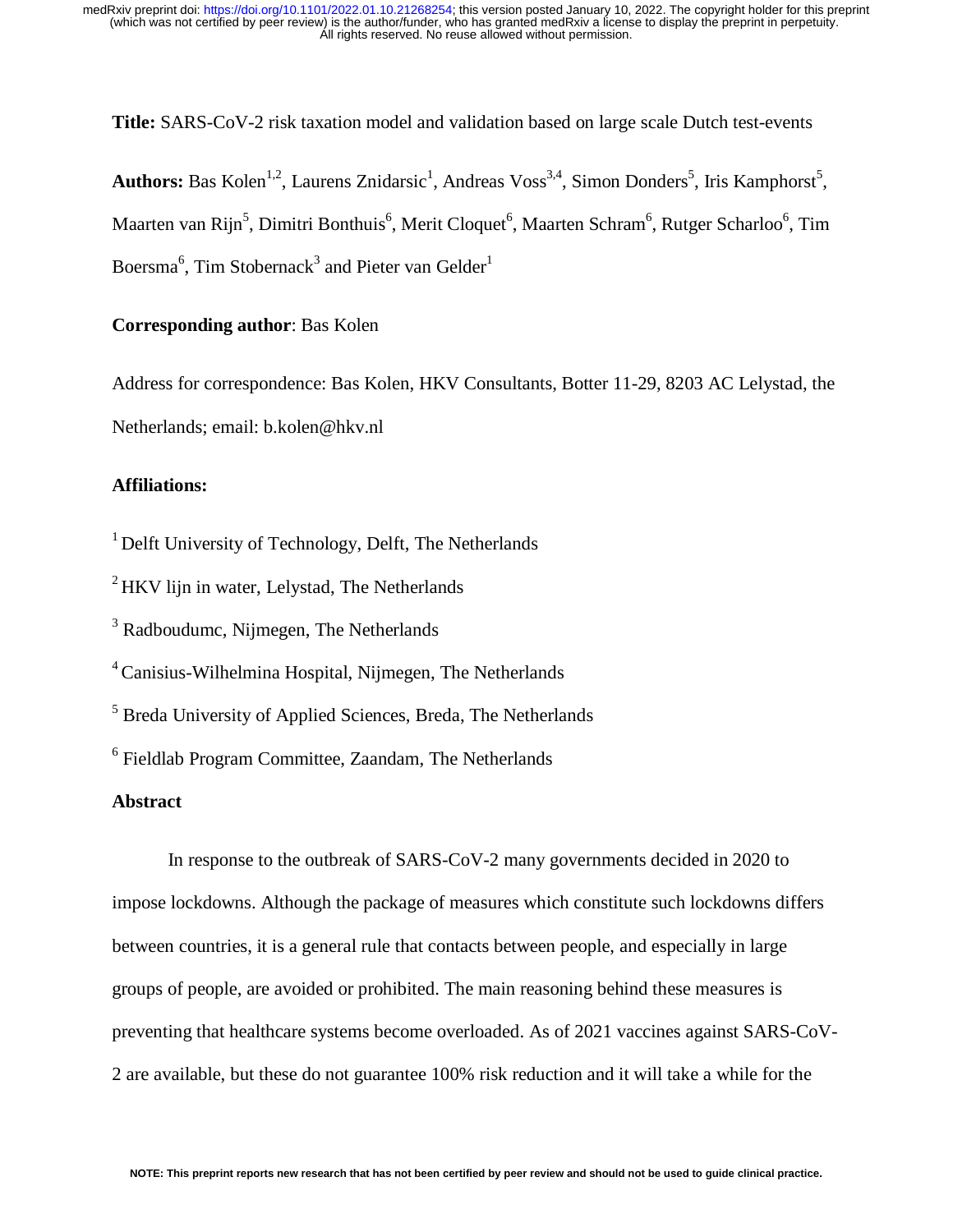world to reach a sufficient immune status. This raises the question whether and under which conditions events like theater shows, conferences, professional sports events, concerts and festivals can be organized. The current paper presents a COVID-19 Risk taxation method for (large scale) events. This method can be applied to events to define an alternative package of measures replacing generic social distancing.

#### **Text**

#### *1. Introduction*

Most of the available literature estimates the reproduction number  $R_0$  of Severe acute respiratory syndrome coronavirus 2 (SARS-CoV-2) is between 2-4 *(1, 2)*. For Western Europe the  $R_0$  is estimated on 2.2 (3) and the Dutch National Institute for Public Health and the Environment (RIVM) estimated a range between 2 and 3 (*4*). The probability of an infected person infecting another person peaks during the first week of illness, after which this probability drops significantly (*5*). Based on data from Wuhan the incubation time was estimated on average 5.2 days and minimal 4 days (*6*). Later studies based on more data indicated that the average incubation time was between 5.2 and 6.65 days and can be up to 14 days (*7*). The probability that an individual gets infected can be estimated based on the  $R_0$ , the duration that contagious people can infect others and the prevalence. When  $R_0$  is 2.2, the duration is 7 days and the prevalence is 0,77% (this is the highest prevalence during the test events) then the probability that a person infects another person is  $1.04 \times 10^{-4}$  per hour (based on a population of the Netherlands of 17 million people) .

Social distancing, to reduce the number of contacts, is the main measure to reduce the transmission of SARS-CoV-2 (*8*). To support social distancing, governments all over the world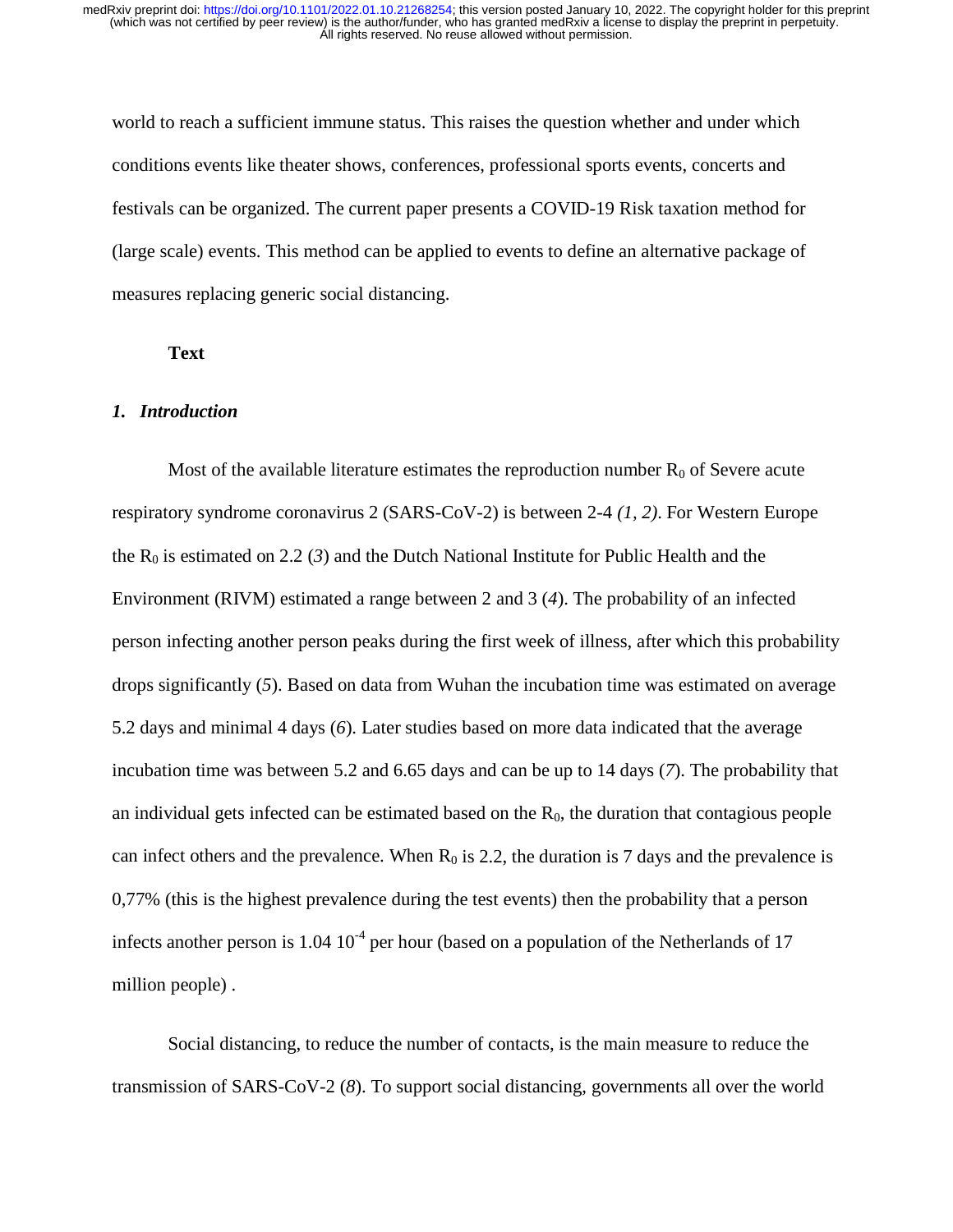took measures, resulting in various lockdowns to reduce the number of contacts between people and the amount of people that can gather in a group.

As a consequence, large scale events were generally prohibited. At the same time, Dutch event-organizers affirmed that organizing events on the basis of social distancing would be economically detrimental. The question there is if an alternative package of measures can be defined instead of generic social distancing at these events, while requiring that the average individual risk of becoming infected at an event is equal to the infection risk for staying at home. In this study we distinguish between four types of events which can be representative for almost all events:

- Type I: Indoor, passive (theater show or conference),
- Type II: Indoor, active (concert or dance events),
- Type III: Outdoor, active (public sports events),
- Type IV: Outdoor, active festival (festivals).

 An alternative for physical or biological models is a data driven analysis. Based on available data of infections and contacts among people in this period a model can be developed which relates the risk of infection to the number of contacts and other measures which can be implemented. Because governments directly implemented numerous measures to support social distancing and avoid large groups, the normal social contact data (9) do not apply because the behavior of people had been forced to change.

# *2. Methodology SARS-CoV-2 Risk taxation Model (SCRTM)*

## *2.1 Methodology*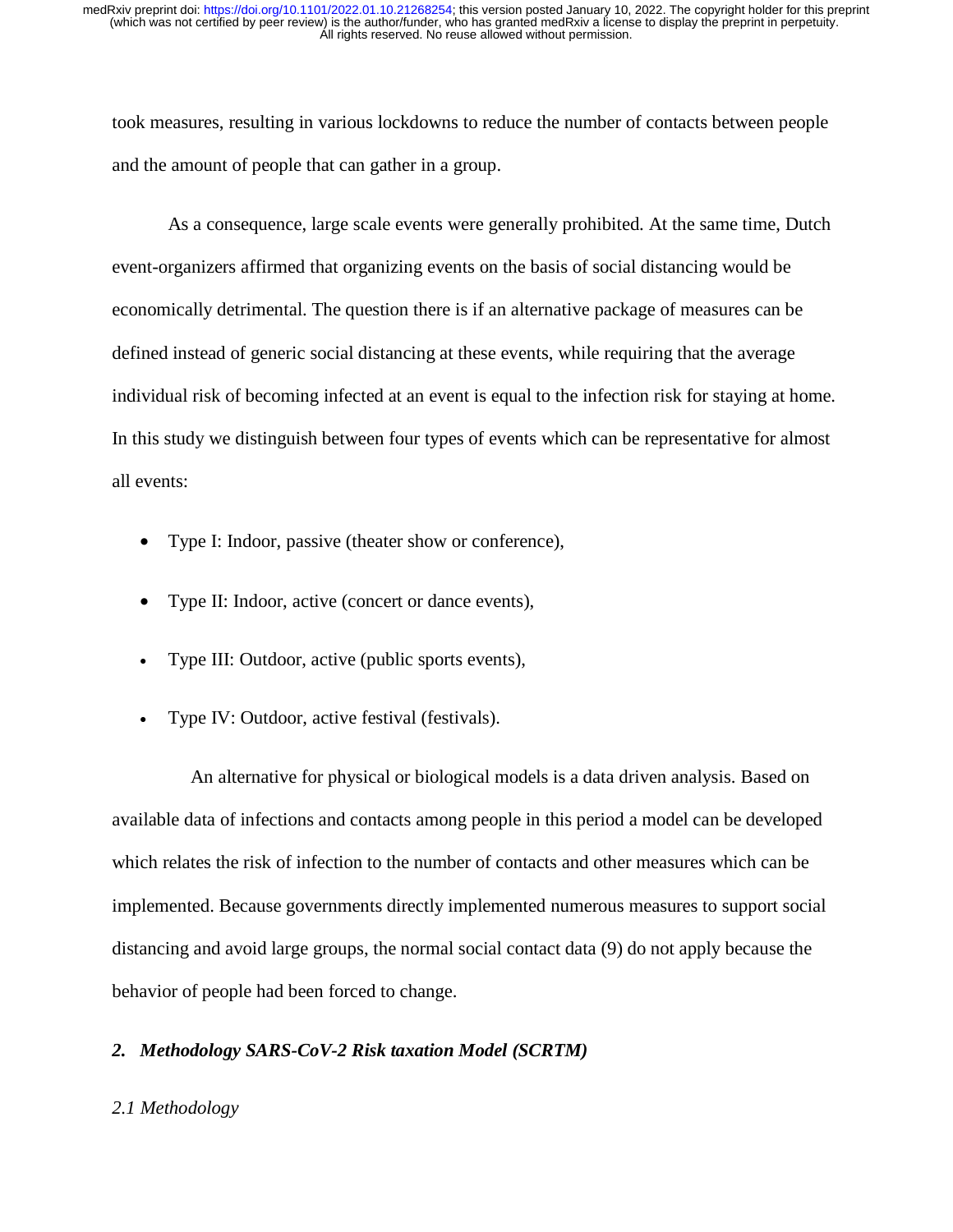In this study a SARS-CoV-2 risk taxation method was developed based on National Institute for Public Health and the Environment (RIVM) and Municipal health services (GGD) collected data sets during the SARS-CoV-2 pandemic. The method resulted in the average risk of infection  $(R_i)$  per hour, whereby  $R_i$  is a function of the prevalence (P) and the number of contacts per hour at a given location. We distinguish two contact-classes: up to 1,5m for droplets  $(C_1)$  and up to 10m for aerosols  $(C_2)$ . The risk can further be reduced by:

- Testing prior to an event which results in a reduction of  $P$  with factor  $F_T$ .
- Additional measures can be taken to improve ventilation for indoor events and reduce the exposure to aerosols by  $F_{Y,x}$ . x is the level of ventilation for  $C_2$ . For  $x = 0$  locations are ventilated as standard, for  $x = 1$  indoor locations are very well ventilated and when  $x = 2$  locations are outdoor.
- Smart logistics at an event to reduce contacts and gathering of large groups of people. Therefore, specific data were collected at test events.
- Personal protection measures such as mouth-nose masks. This reduces the risk with factor  $F_M$ .
- The impact of vaccination, which reduces the risk of transmission with a factor  $F_V$ .

These measures resulted in an average individual risk of infection per hour, given by:

$$
R_i = P(1 - F_T)(1 - F_M)(1 - F_V)(C_1A_1 + (C_2A_2(1 - F_{Y,x}))
$$
\n(1)

The parameters  $A_1$  and  $A_2$  are transmission-coefficients for exposure to droplets and aerosols. These transmission-coefficients were based on data-analyses. The expected number of infections at an event can be defined by S and is given by the product of  $R_i$ , the duration of the event  $t$  in hours and the number of people at the event  $(N)$ :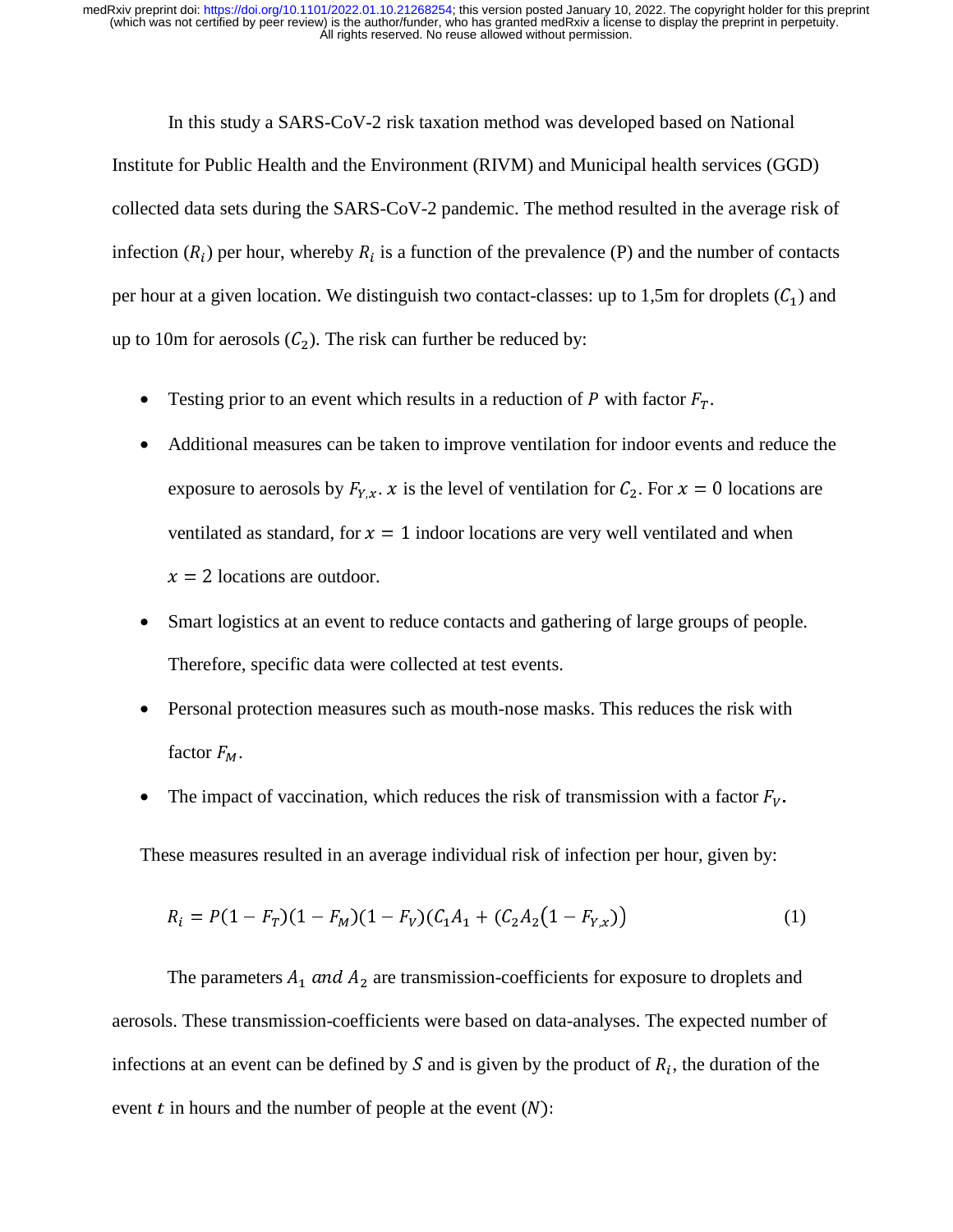$$
S = R_I t N \tag{2}
$$

### 2.2 Transmission coefficients A1 and A2

The number of positive SARS-CoV-2 tests in the Netherlands are reported by the RIVM on a weekly base, and include the probable locations where people got infected. Examples of these locations are at home, at work, at home while having visitors (friends or family), leisure, but also schools, catering industry and elderly houses and events or parties. The measures taken by the government strongly influence the locations people frequently visit and their number of contacts.

The transmission coefficients  $A_1$  and  $A_2$  have been estimated based on national (RIVM) and regional (GGD-Amsterdam) data over the period 15 September – 13 October 2020 and between 14 October and 15 December 2020 using linear regression via Least-squares Minimization. On 13 October additional measures were implemented by the Dutch Government, leading to the final lockdown on 15 December 2020.

One of the first estimates was the risk per location (see table 1). As a consequence of the stay-at-home advice, most people, in absolute numbers, became infected at home. When corrected for the number of people present and duration of contact, the risk of getting infected at these locations can be standardized and the risk estimates be compared with other locations. The hours while sleeping (8 hours) are excluded.

In the second step, we estimated the number of contacts between people at a location. To do so, we combined data from a specifically developed questionnaire with statistical data (*10*). We focused on the locations at home, at work, visitors at home and leisure, for the other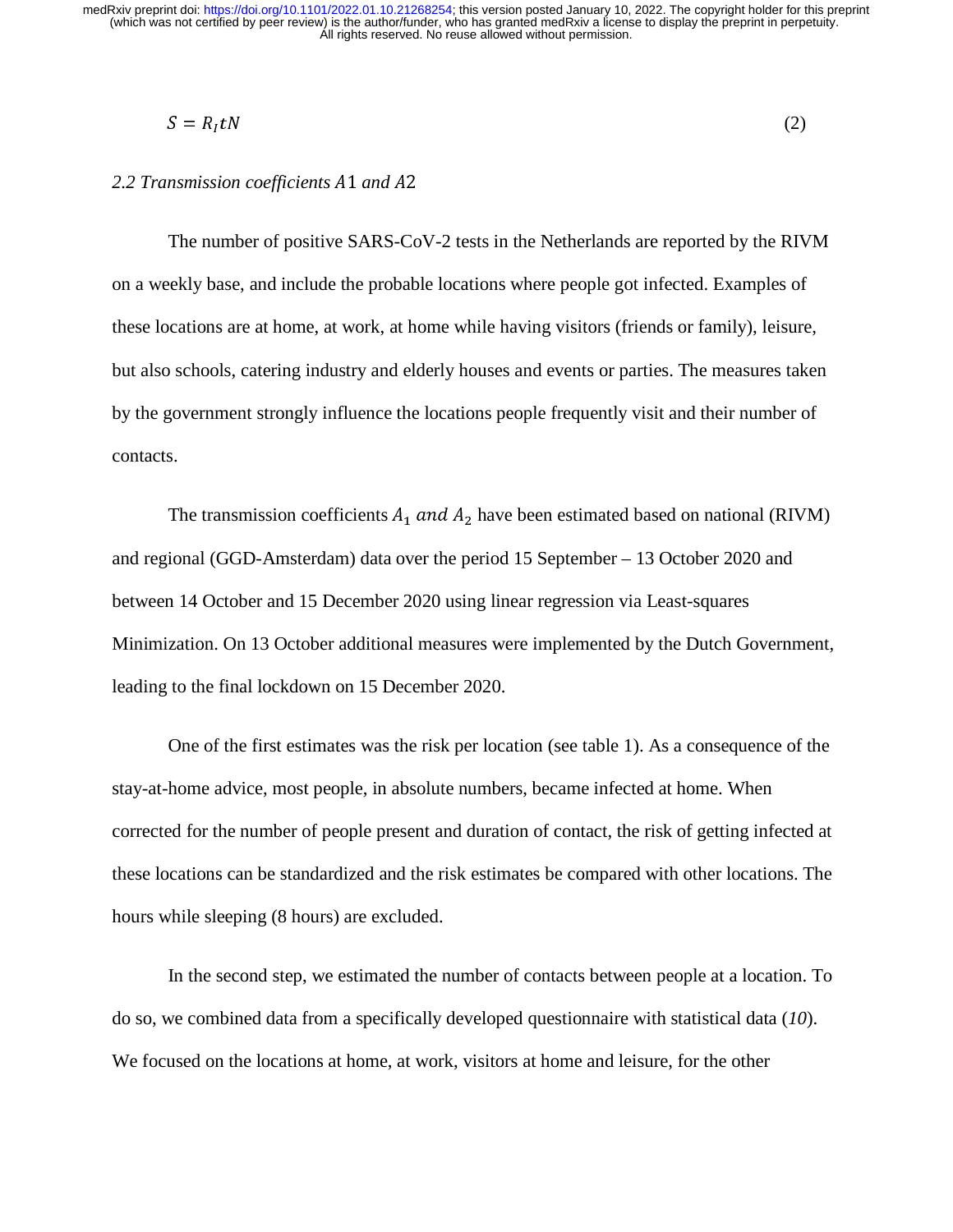locations the amount of available data was not sufficient. In the questionnaire we asked people to estimate:

- The time spent at a certain location.
- The number of people in a range of 10m.
- The number of contacts in a distance  $< 0.5$  m, between 0.5 and 1.5 and between 1.5 and 2,0 m for less than a minute, between 1 and 15 minutes and more than 15 minutes.
- The proportion of the time which was indoor, indoor and well-ventilated or outdoor at the location.

In the third step, we performed the data-analyses using linear regression via Leastsquares Minimization on function (1) to determine transmission factor  $A_1$  and  $A_2$ . The data gathered from step 1 and 2 was used as a training set (see table 2).  $F_T$  and  $F_V$  are assumed to be 0 because pre-testing and vaccines were not available. For each class of contacts, we assumed an average duration (30 seconds for the class < 1 minute, 8 minutes for contacts within 1 and 15 minutes and 30 minutes for contacts more than 15 minutes. For all indoor locations we assumed standard ventilated locations  $F_{y,0} = 0$ , for well ventilated indoor  $F_{y,1} = 0.5$ , for outdoor events  $F_{v,2} = 1$ . This resulted in a probability per hour that a person is infected given a contagious person in a distance of  $1.5m (A_1 = 6.376 10^{-3} \text{ per hour})$  or  $10m (A_2 = 0.986 10^{-3} \text{ per hour}).$ 

The complete role of virus-laden droplet and aerosol transmission is poorly understood (*11*). Table 3 shows sensitivity analyses showing that the impact of other choices in the distances of 1,5m and 10m or for  $F_y$  is limited (given a prevalence of 0.5%). For the reference situation  $C_1$ (for a radius of 1.5m) is 5 contacts per hour for the low contact event and 12.5 for the high contact event.  $C_2$  (with a radius of 10m) is 10 contacts for the low contact event and 30 for the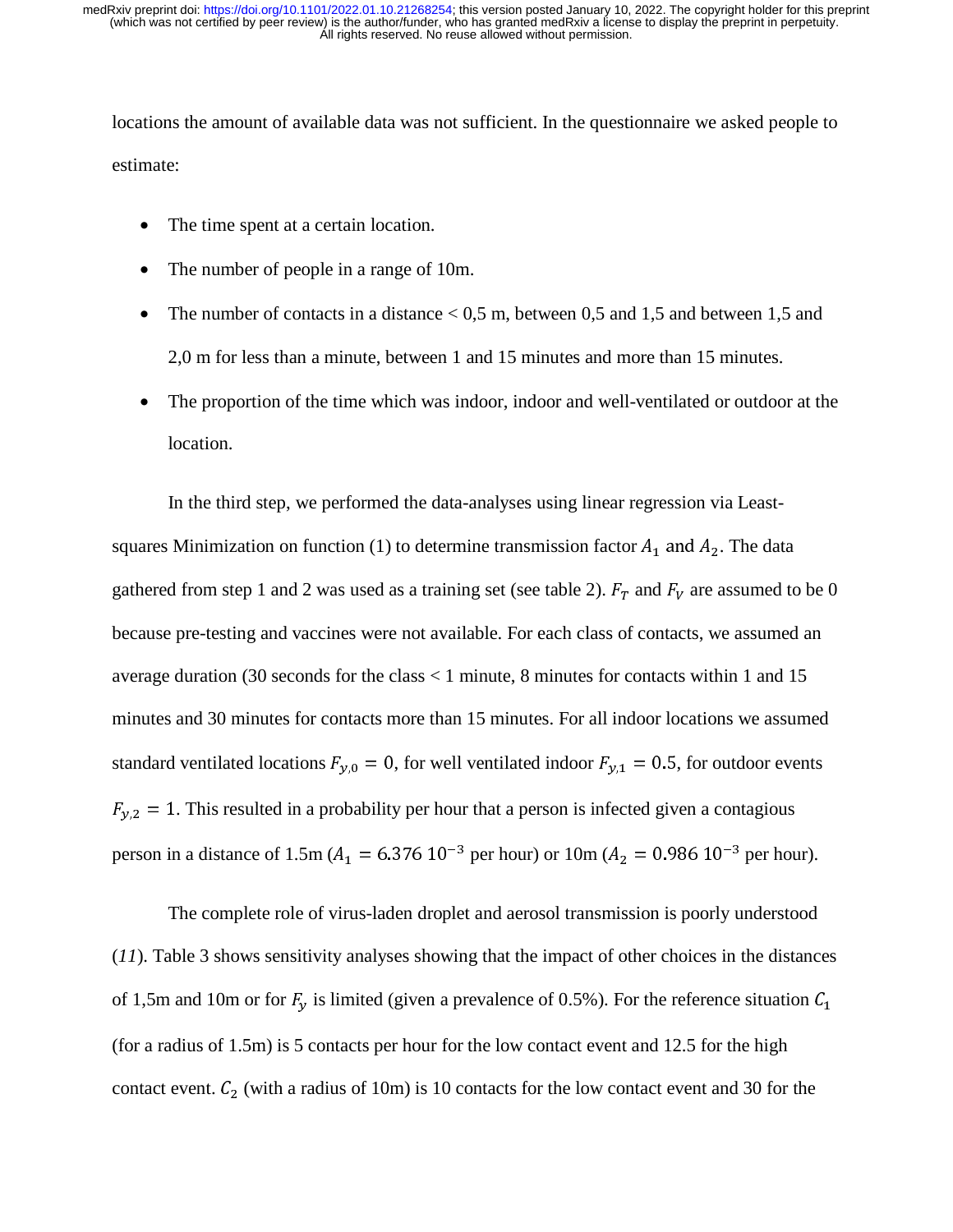high contact event. The sensitivity analysis shows that the impact on the results is within a bandwidth of a factor 0.5.

### *3 Validation of the model*

The model determines an average risk for infection. The data concerning SARS-CoV-2 infections gathered at the test events can be used to validate the model. The model outcome is based on a skewed probability distribution. For example, consider a large-scale event where 1.000 people will join the event given a prevalence of 0.75%. Without pre-testing 7.5 contagious persons would have attended the event, when  $F_T = 0.95$  on average 0.38 person would have been contagious at the event and would thus be a source. Also the number of contacts per individual person will vary or some will have many close contacts and others will see only a few people. Therefore, it is expected that many events will be organized with no or limited number of infections, and a few with many infections.

A model validation would need a large dataset during the SARS-CoV-2 pandemic. This large dataset is expected to cover the skewed probability distribution including events with no infections and events with many infections. Such a database, however, is not available. Data from media and literature of superspreader events are biased as these always attract more attention. For loss of life modelling for natural hazards the limited availability of data also leads to difficulties for conducting model validation. For example, the loss of life models for river and storm surge flooding in The Netherlands is based on the 1953 flood and Katrina in the US (*12, 13*). However, despite the limited validation, the model is still used to define the safety standards for Dutch levees which implies an investment program of multiple billions of euros (*14*).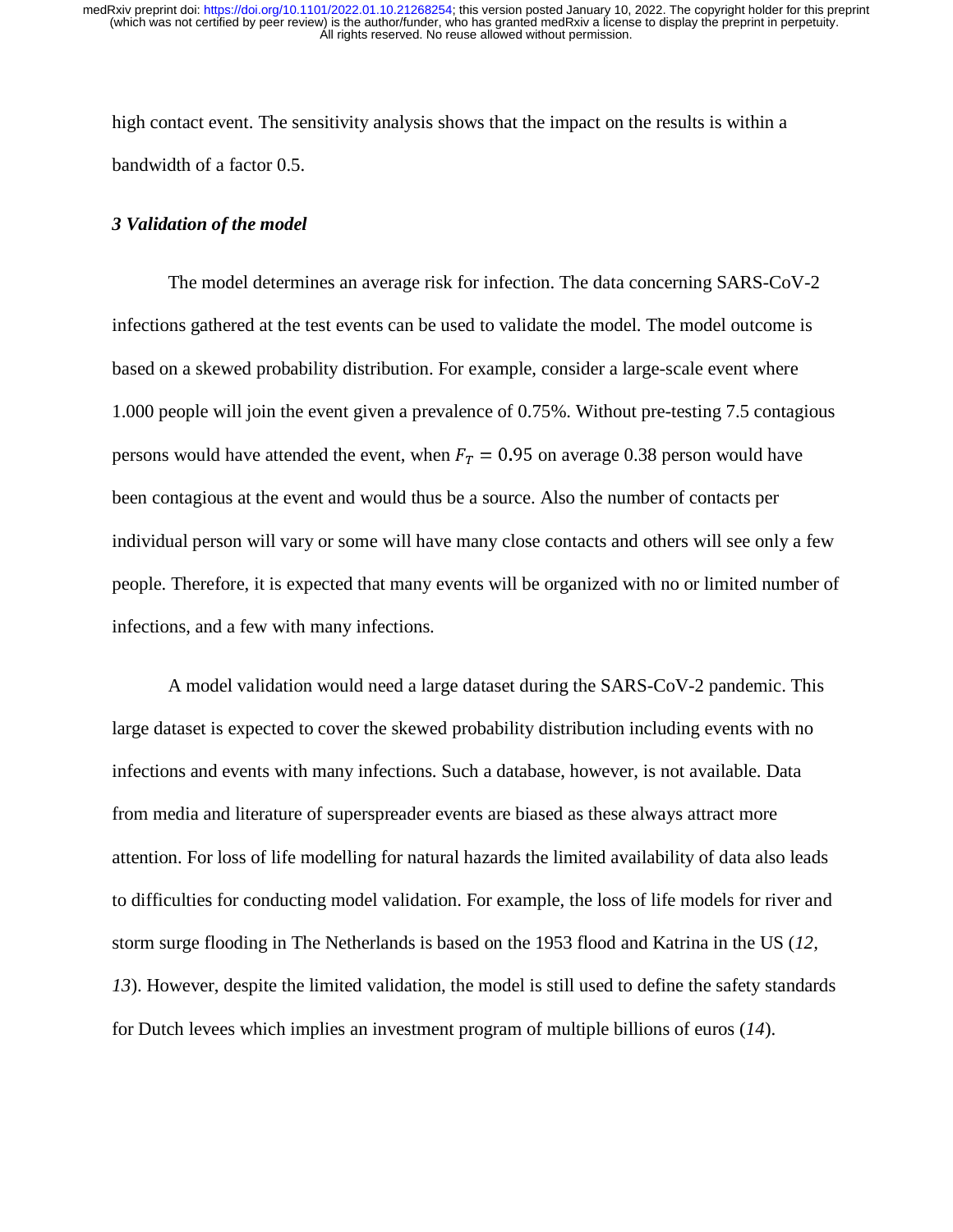Although a perfect validation is not possible, the available data can be used for a first validation of the model.

# *2.3.1 Internal validation: reproduction of infections at different settings.*

First, the performance of the model can be checked by the reproduction of infections for the settings at work, visitors and leisure time. Given the value for  $A_1$  and  $A_2$ , the prevalence and contacts  $C_1$  and  $C_2$  (data for at home is not gathered in the survey) and ventilation, the number of infections is estimated (see figure 1). The infections "at work" are overestimated in the model, while infections in the setting of "at home with visitors" are underestimated. An explanation can be that people received more visitors than they admitted to in the survey or than allowed within the prevailing COVID-19-rules (two visitors per day until mid-October, and one per day afterwards). Overall, we concluded that the outcomes support the results of the model.

## *2.3.2 External validation: test-events.*

The test-events organized by Fieldlab phase 1 can be used for a second validation. The test events occurred while the prevalence was high and a lockdown was still in place. These test events have been organized to measure  $C_1$  en  $C_2$  given the implemented measures. Very short, "passing" contacts of less than 10 seconds were not taken into account because these "passing contacts" are assumed not to be significant with regard to transmission. At the test events, the generic measures for social distancing were not in place. Instead, so called "Fieldlab measures" were taken, such as the separation of groups of people in bubbles. During the test events, several packages consisting of variation in occupation rate, catering, routing, instructions on when to wear masks and indoor/outdoor situations have been tested.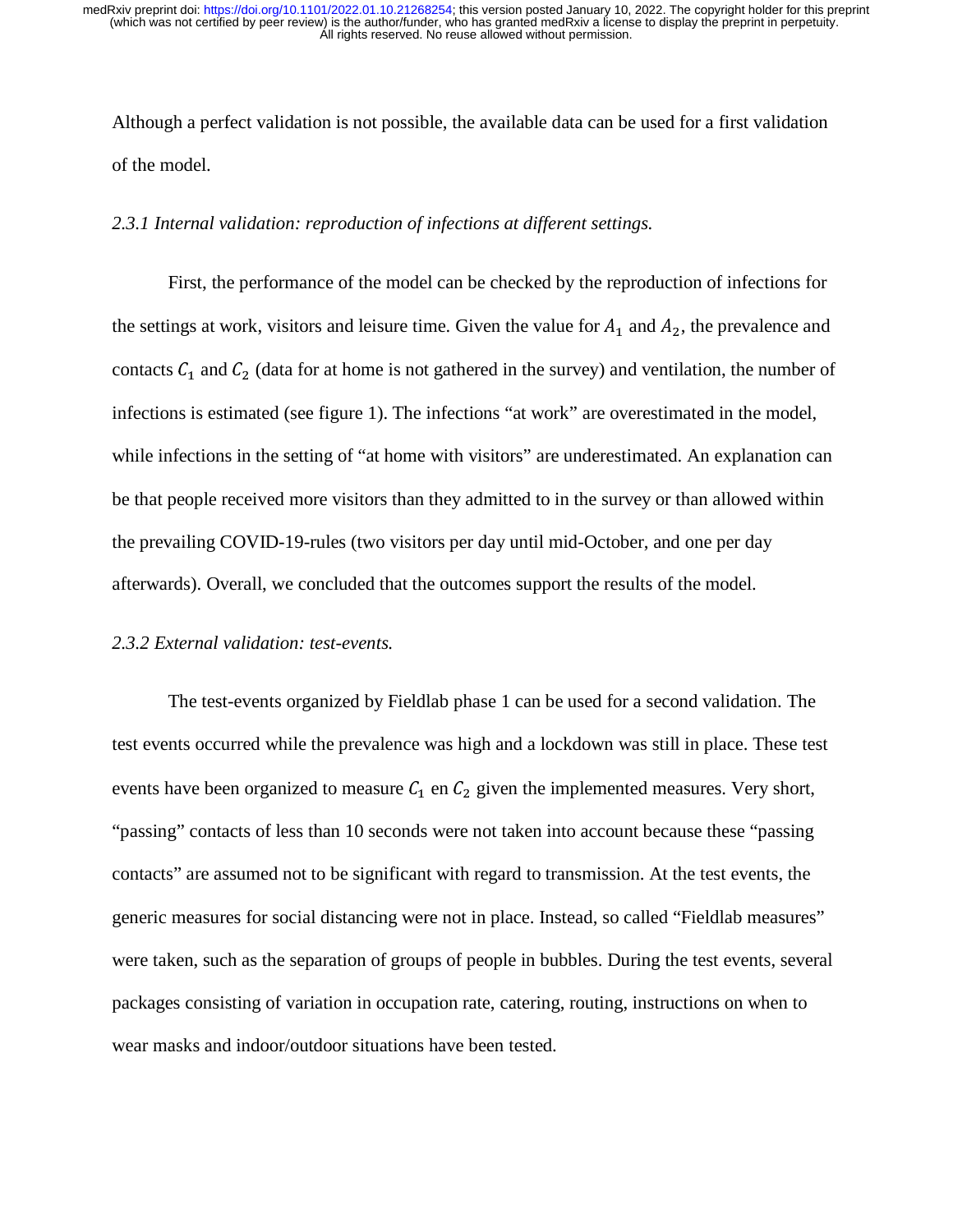Persons with COVID-19 (like) symptoms were banned from participation. All visitors and crew needed a negative PCR test taken within 48 hours before the event in order to attend. As the PCR test may pick up low viral loads such as in cases of persons who recently recovered from COVID-19, the ratio of positive tests is higher than the ratio of asymptomatic people only.

All Fieldlab participants and crew were asked to get tested on day five after the event, a request that was followed by more than 80%. In addition, all positive cases related to a Fieldlab event, identified by the regional Health Care Services (GGD) were included in the data set. Infections identified after an event, included cases infected just before or after the pre-test or had a PCR test around the cut-off of the PCR, thereby varying in outcome. People can be infected at the event, but also at other locations.

The input for the model is defined as:

- While in the post-event test results, the crew is also taken into account, the calculated risk for infections applies to visitors only.
- $F_T = 0.95$ , was set based on expert judgment and the sensitivity of a PCR test (15), combined with the restriction of testing within 48 hours before the event.
- Ventilation of all indoor places is according to the building codes,  $F_{y,0} = 0$ , all locations have been checked in advance. For all outdoor events we took into consideration that festival tents, and roofs at a stadium are not completely outdoor, we assumed  $F_{y,2} = 0.9$ .
- The effectivity of masks was estimated by medical experts. While the effectivity under *in-vitro* conditions can be high (*16*), a low estimate was used for their effectiveness during *in-vivo* events, in order to consider the impact of how masks are used. During events, masks were not used while eating or drinking, not while being stationary, were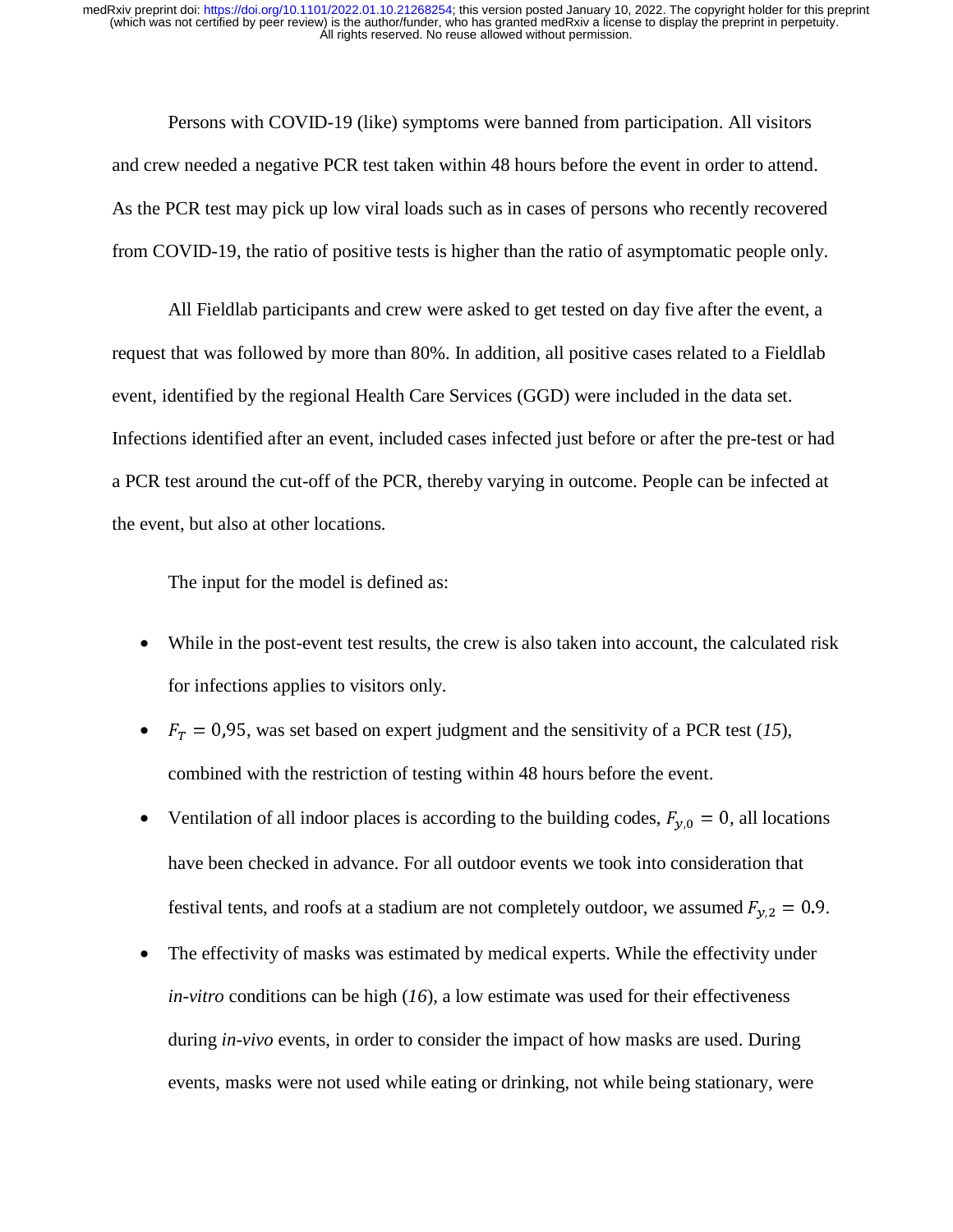inadequately used, ill-fitting or not used at all. Therefore, we set  $F_M = 0.05$  when the mask is only used when people are seated, and  $F_M = 0.1$  when the mask is also used while people move. During type 2 and 4 events,  $F_M$  was set at 0, as masks compliance was extremely low to non-existent.

In Table 4 the results of the test events have been summarized per type of event and compared to the model results. The detailed results of all events and measures are described elsewhere (*17*).

The risk at these locations or settings can, given the actual or expected prevalence be used to define a threshold to decide about the permission for events and the required measures. In figure 2, such an example is given. The figure shows the expected number of infections per 100.000 people per hour as a function of the prevalence and possible measures. Given a threshold of, for example 1 or 2 acceptable infections per hour per 100.000, the model can be used to design the events in such a way that the risk is acceptable.

Depending on the package of measures (as testing, maximum occupation rate, ventilation) the risk at an event without social distancing can be reduced to a risk which is equal or less while staying at home during the lockdown in the Netherlands. A second comparison can be made between the risk at an event and having visitors at home. The risk of visitors at home is about four times higher than the risk at home.

# *4. Discussion*

The number (and risk of) infections at the event are estimated with the model based on the prevalence and measures at the test-events. The model results can be compared with the confirmed infections after the events.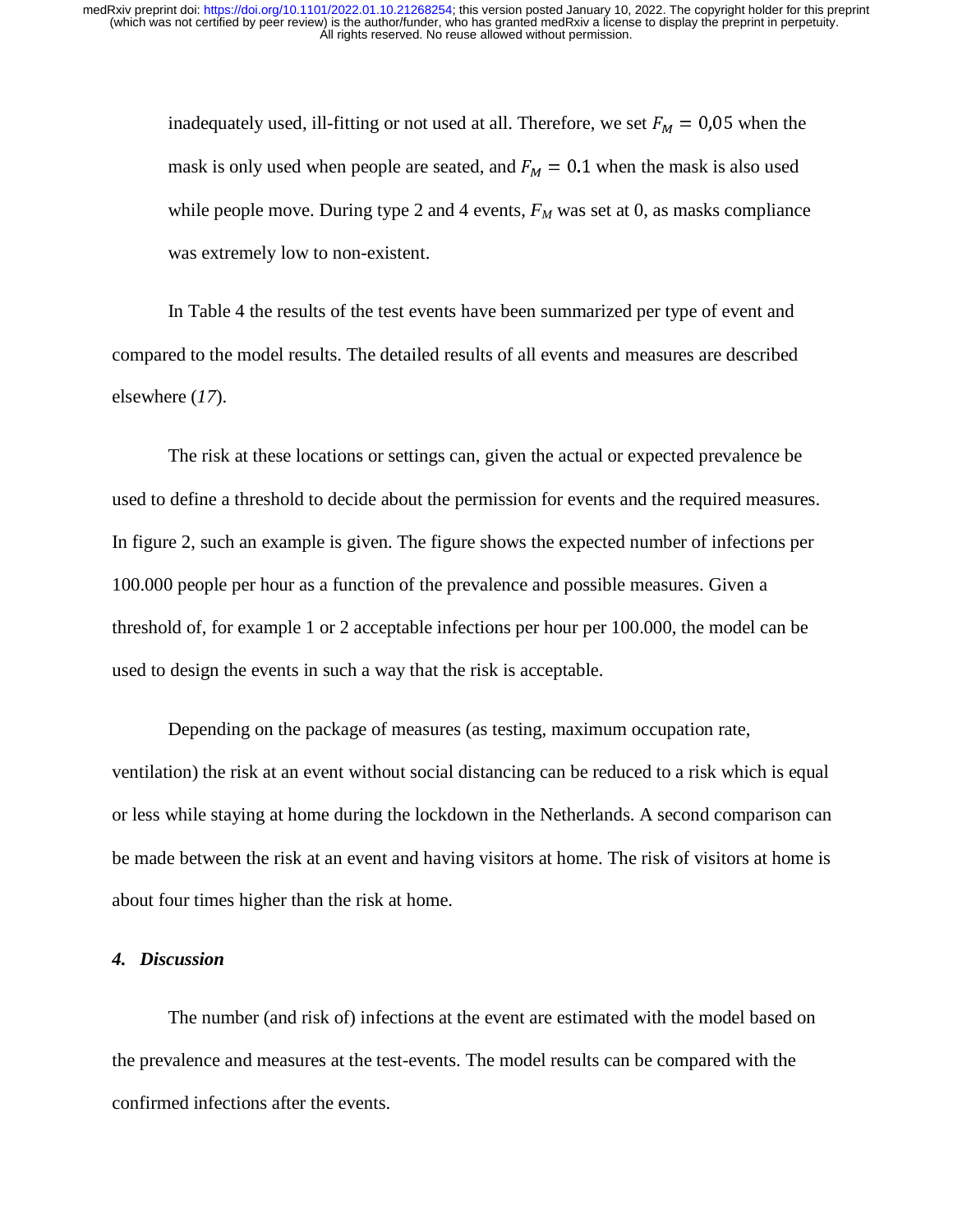As the number of events was limited related to the expected probability distribution, the data analysis would have profited from a higher number of events. Still, the data can be used to check if the model is plausible. We believe that we included nearly all infected people at the event because we combined the information of regular testing procedures and the after-event tests.

In the model, we assumed an average prevalence for the Netherlands. Our assumptions were actually corroborated by the pre-event test results, which were in the range of the nationally reported prevalence of SARS-CoV-2. However, it might be that the prevalence among the visitors was higher than the assumed average. A first argument is that more young people attended the test events, and these age groups contribute relatively more than elderly (as  $> 60$ ) years old) to the positive PCR tests (*18*). A second argument is that the test events were during the lockdown, and the non risk-averse people which attend these events also might have more other activities. Because of these other activities it can be expected that the source of infections for some of the cases identified after the event may be unrelated to the event.

 At day 5 after the event, visitors and crew were tested, but our model exclusively calculates the risk for visitors, as contact data of the crew were not measured. During the events, the crew attempted to keep their distance from the participants, and wore masks continuously.

In general, we found more PCR-positive people in the pre-event than in the post-event testing. As the PCR test may pick-up low viral loads, some of the people testing positive, especially in the pre-tests group, may have been recovered from COVID-19, consequently resulting in a higher positive test ratio. This in part explains the positivity rate in the pre- and post-event testing. However, in the after test, also people with COVID-19 symptoms were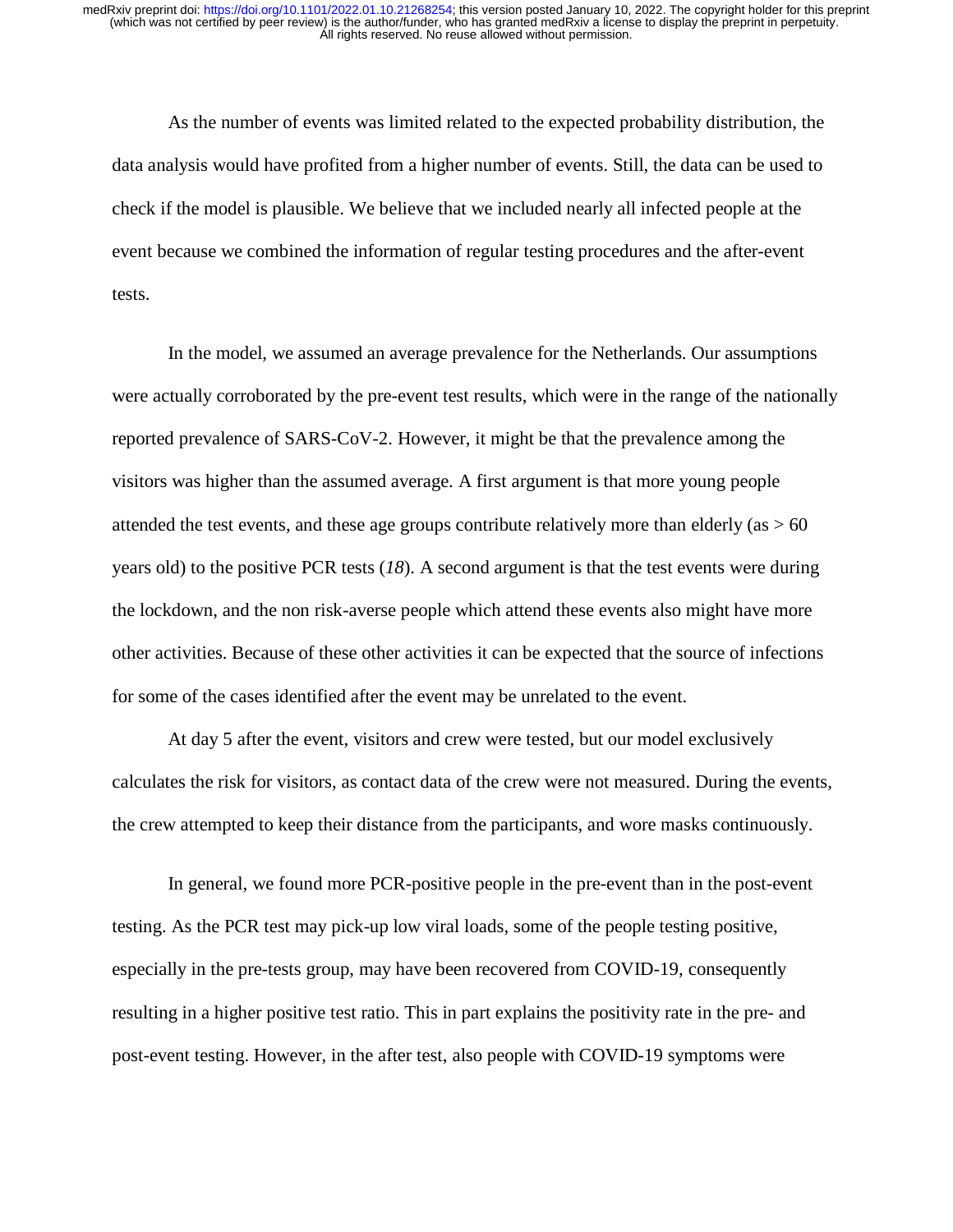included. Only for (one of) thetype 4 events, the ratio of positive tests in the after test was higher than in the pre-test. This corresponds with higher numbers of infections at the event.

In the post-event tests, 14 cases have been identified where persons were possibly infected at the events. Other positive tests were excluded during interviews as participants had known contacts with SARS-CoV-2 positive cases at their home or unrelated events around the same time. Even the 14 cases are only "possible" cases, as infections could have occurred in other places and situations at any time from around the pre-test, the day of the event, or even the after the event. If we use the Dutch average infection risk during the event as a control group we can estimate the number of infections which could be expected outside the event. The time spent at the event is about 4-10% of the time a period of, for example, three days where people were at different locations exposed to the risk of infection. If we also consider the risk at other locations, one or two of the possible infections could be (on average) related to the events.

During the eight test-events, four persons were confirmed to be infected during the event. Confirmed infections are those infections which can be related to each other for example by sequencing or because of proven contacts with other positive tested people during the event. Two infections occurred while travelling home with a contagious person, which caused two infections at the type IV event. These are not infected at the event (and part of the model) but these are related to the event.

A last remark about the model can be made with regard to the data which is used to estimate  $A_1$  and  $A_2$ . The contacts used to train the model were gathered during a period of a (partial) lockdown. Large scale events were already prohibited or regulated. This could cause an underestimation of the risk in dynamic settings.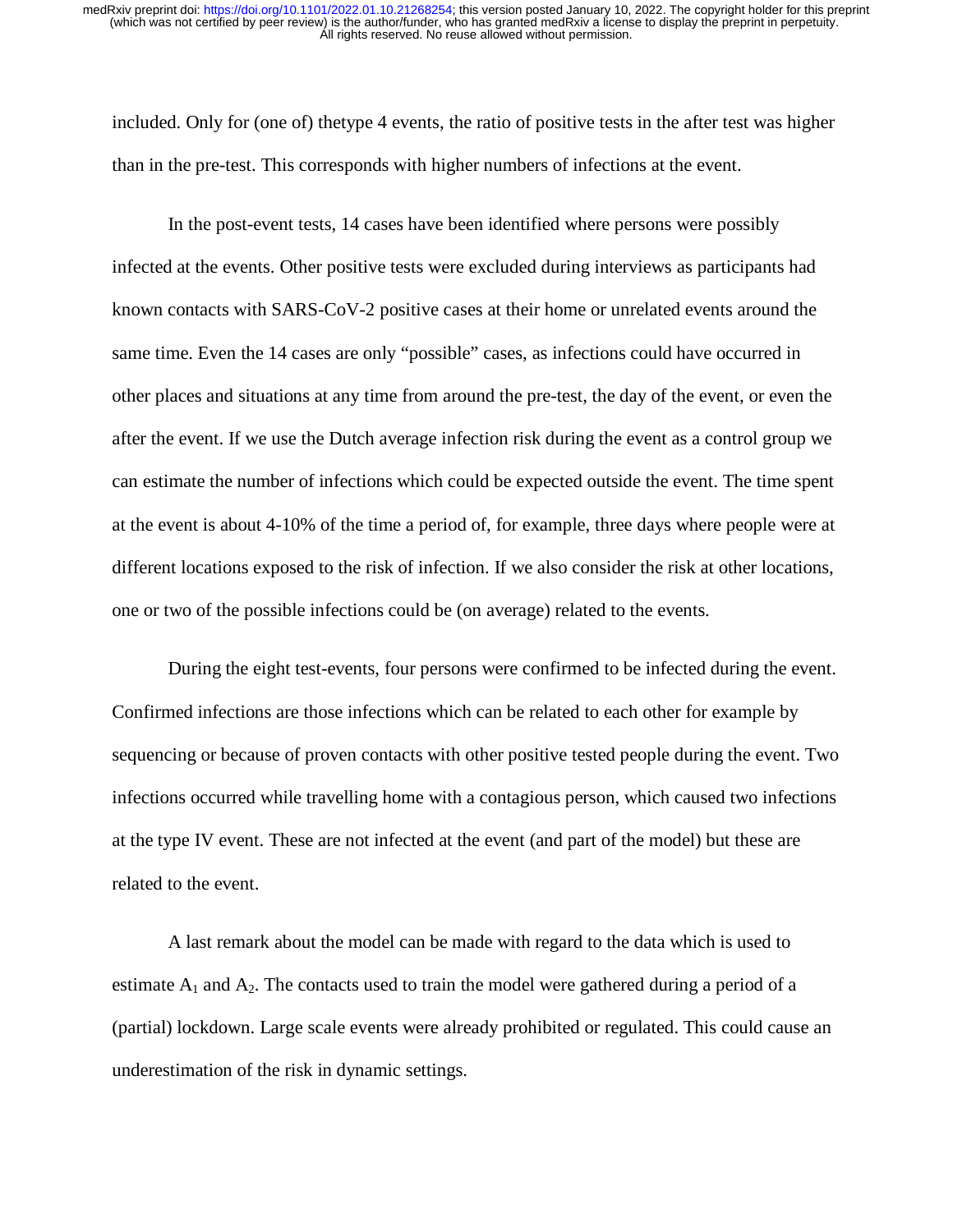Based on the available but scarce information, the current risk taxation model results in plausible results, the model cannot be rejected as being invalid. The test events show that the Fieldlab measures at the events, which replace generic social distancing, reduce the risk to a level below the threshold level (which was the risk at home). The model can be extended with the risk for loss of life and hospitalization using the relation with the age of people. However, if more data is available, the model can be improved because of the larger training set. If more data of especially type IV and maybe type II events are available, research can be done on an additional factor for increased transmission at dynamic events. Therefore, it is recommended to collect more data about infections and events while the COVID-19 pandemic continues.

### **References**

- 1. Alimohamadi Y, Taghdir M, Sepandi M. (2020) Estimate of the Basic Reproduction Number for COVID-19: A Systematic Review and Meta-analysis. J. Prev. Med. Public Health. 2020;53(3):151-157. doi:10.3961/jpmph.20.076.
- 2. Wenqing He, Grace Y. Yi, Yayuan Zhu. (2020) Estimation of the basic reproduction number, average incubation time, asymptomatic infection rate, and case fatality rate for COVID-19: Meta-analysis and sensitivity analysis. 29 May 2020 https://doi.org/10.1002/jmv.26041.
- 3. Locatelli I, Trächsel B, Rousson V. (2021) Estimating the basic reproduction number for COVID-19 in Western Europe. PLoS ONE 16(3): e0248731. https://doi.org/10.1371/journal.pone.0248731.
- 4. RIVM 2021. De ziekte COVID-19. https://www.rivm.nl/coronavirus-covid-19/ziekte (visited 04-06-2021).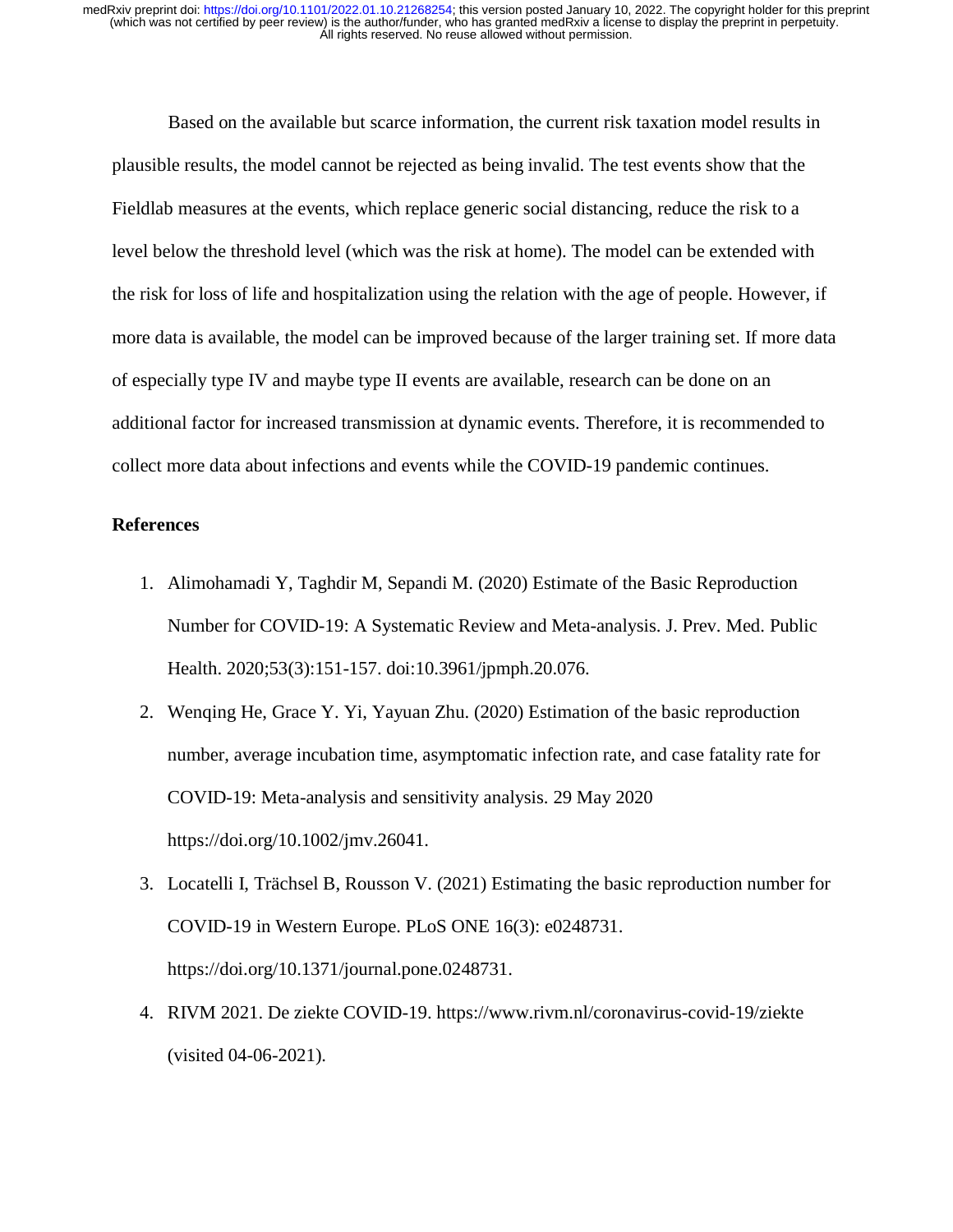- 5. Cevik, Tate, Lloyd, Maraolo, Schafers, Ho (2021) SARS-CoV-2, SARS-CoV, and MERS-CoV viral load dynamics, duration of viral shedding, and infectiousness: a systematic review and meta-analysis. Articles| Volume 2, Issue 1, E13-E22, January 01, 2021.
- 6. Backer Jantien A, Klinkenberg Don, Wallinga Jacco. (2020). Incubation period of 2019 novel coronavirus (2019-nCoV) infections among travellers from Wuhan, China, 20–28 January 2020. Euro Surveill. 2020;25(5):pii=2000062. https://doi.org/10.2807/1560- 7917.ES.2020.25.5.2000062.
- 7. Dhouib W, Maatoug J, Ayouni I. et al. (2021). The incubation period during the pandemic of COVID-19: a systematic review and meta-analysis. Syst. Rev. 10, 101 (2021). https://doi.org/10.1186/s13643-021-01648-y.
- 8. Vos Eric R A, Boven Michiel van, Hartog Gerco den, Backer Jantien A, Klinkenberg Don, Hagen Cheyenne C E van, Boshuizen Hendriek, Binnendijk Robert S van, Mollema Liesbeth, Klis Fiona R M van der, Melker Hester E de. (2021). Associations between measures of social distancing and SARS-CoV-2 seropositivity: a nationwide populationbased study in the Netherlands, Clinical Infectious Diseases, 2021; ciab264, https://doi.org/10.1093/cid/ciab264.
- 9. Hoang Thang, Coletti, Pietro, Melegaro Alessia, Wallinga Jacco D, Grijalva Carlos G, Edmunds John W, Beutels Philippe, Hens Neil A. (2019). Systematic Review of Social Contact Surveys to Inform Transmission Models of Close-contact Infections, Epidemiology: September 2019 - Volume 30 - Issue 5 - p 723-736 doi: 10.1097/EDE.0000000000001047.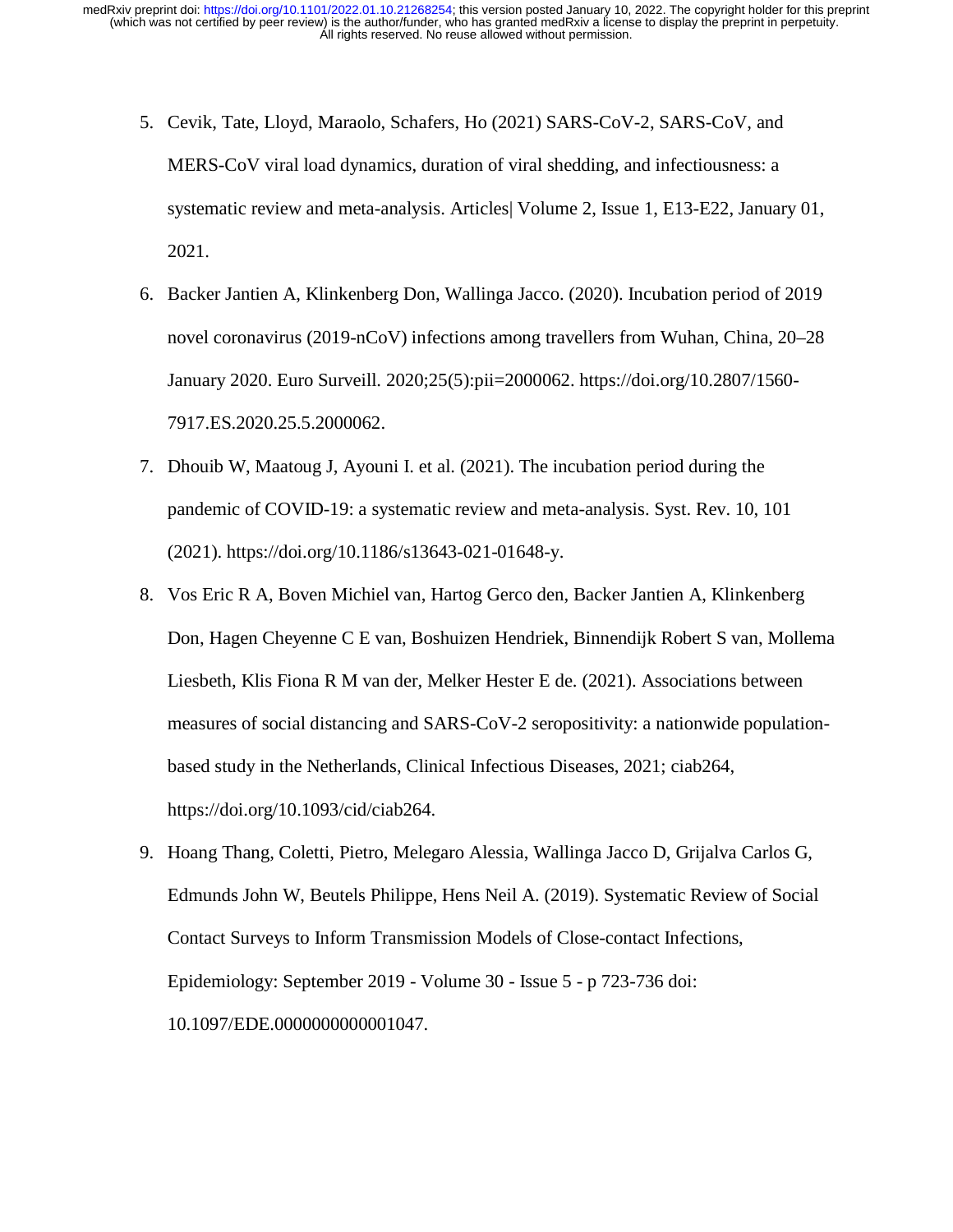- 10. Statline 2021. The Netherlands in figures. https://opendata.cbs.nl/#/CBS/en/. Statistics Netherlands (CBS). Visited at January 2021.
- 11. Mahesh Jayaweera, Hasini Perera, Buddhika Gunawardana, and Jagath Manatunge (2020). Transmission of COVID-19 virus by droplets and aerosols: A critical review on the unresolved dichotomy. Environ Res. 2020 Sep; 188: 109819. 13. doi: 10.1016/j.envres.2020.109819
- 12. Jonkman S.N. (2007) . Loss of life estimation in flood risk assessment theory and applications. PhD Thesis, Delft University, 2007.
- 13. Maaskant B, Jonkman SN, Kok M. (2009), Analyse slachtofferaantallen VNK-2 en voorstellen voor aanpassingen van slachtofferfuncties. HKV lijn in water Rapport PR1669.10.
- 14. CRA (2020). Hoogwaterbeschermings programma: van 'sober en doelmatig' naar 'slim en doelmatig'Board of Government Advisors. The Hague. July 2020.
- 15. Zhen Zhang, Qifang Bi, Shisong Fang, Lan Wei, Xin Wang, Jianfan He, Yongsheng Wu, Xiaojian Liu, Wei Gao, Renli Zhang, Wenfeng Gong, Qiru Su, Andrew S Azman, Justin Lessler, Xuan Zou. (2021). Insight into the practical performance of RT-PCR testing for SARS-CoV-2 using serological data: a cohort study. Open AccessPublished:January 19, 2021DOI:https://doi.org/10.1016/S2666-5247(20)30200-7 Volume 2, Issue 2, E79-E87, February 01, 2021.
- 16. Ueki H, Furusawa Y, Iwatsuki-Horimoto K, Imai M, Kabata H, Nishimura H, Kawaoka Y. (2020). Effectiveness of Face Masks in Preventing Airborne Transmission of SARS-CoV-2. mSphere. 2020 Oct 21;5(5):e00637-20. doi: 10.1128/mSphere.00637-20.
- 17. Stobernack et al. 2021. unpub. data.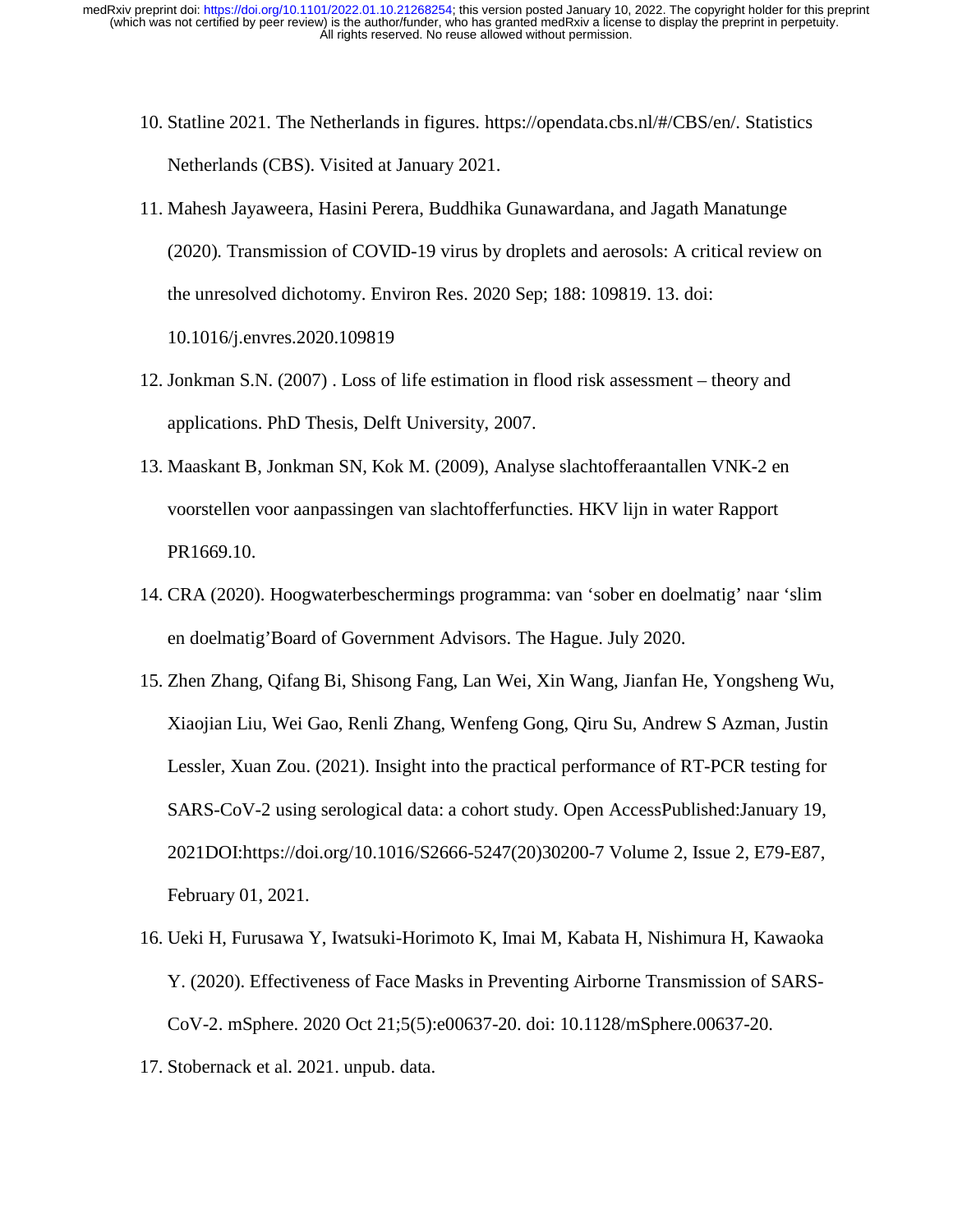18. RIVM (2021). Epidemiologische situatie van SARS-CoV-2 in Nederland Rijksinstituut

voor Volksgezondheid en Milieu – RIVM 6 april 2021.

*Table 1: Data used for the least-squares regression of A1 and A2 based on RIVM and the Survey.* 

| Setting | No. positive PCR tests (source)<br>RIVM). | Hours at location    | Average infections per hour |
|---------|-------------------------------------------|----------------------|-----------------------------|
| At home | 186772                                    | $1.74~10^{10}$       | $1.0810^{-5}$               |
| Visitor | 59882                                     | 1.09 10 <sup>9</sup> | $5.4910^{-5}$               |
| Leisure | 8530                                      | $1.4910^{8}$         | $5.72~10^{-5}$              |
| At work | 46881                                     | $1.0010^{9}$         | 4.69 $10^{-5}$              |
|         |                                           |                      |                             |

*Table 2: Data used for the least-squares regression of A1 and A2 based on RIVM and survey data on the number of contacts/hour within a certain contact category, per setting.* 

|         | between 2 and 1.5m |                             | between 1.5 and 0.5m |           | less than 0.5m       |            |           |                                                |            |                |                |             |
|---------|--------------------|-----------------------------|----------------------|-----------|----------------------|------------|-----------|------------------------------------------------|------------|----------------|----------------|-------------|
|         | Λ<br>∸<br>ulu      | ∸<br><min<1<br>c</min<1<br> | v<br>15min           | ٨<br>1min | smin<br>۸<br>→<br>ຕ. | ٧<br>15min | Λ<br>1min | ∸<br><min<br><math>\frac{1}{2}</math></min<br> | ٧<br>15min | C <sub>1</sub> | C <sub>2</sub> | $F_{Y,x}$ . |
| Visitor | 0.31               | 0.92                        | 2.42                 | 0.31      | 0.10                 | 0.14       | 0.35      | 0.41                                           | 0.89       | 0.58           | 2.47           | 0.71        |
| Leisure | 1.28               | 0.49                        | 3.18                 | 1.11      | 0.06                 | 0.00       | 1.13      | 0.06                                           | 1.72       | 0.89           | 8.88           | 0.53        |
| At work | 0.36               | 0.38                        | 1.68                 | 0.24      | 0.09                 | 0.02       | 0.24      | 0.17                                           | 0.11       | 0.10           | 7.47           | 0.90        |

*Table 3: Sensitivity analyses for ventilation and distance for contact classes.*  $F_V$ *,*  $F_T$  *and*  $F_M$  *are all 0* 

| Setting     | model                               | C <sub>1</sub> | C <sub>2</sub> | R absolute                           | R absolute                                        | difference |  |
|-------------|-------------------------------------|----------------|----------------|--------------------------------------|---------------------------------------------------|------------|--|
|             |                                     |                |                | $F$ y, 2=100 and<br>$F \, y, 1 = 50$ | $F$ y, 2=95 and<br>$F \text{ } v \text{ } 1 = 90$ |            |  |
| Low contact | Normal<br>ventilated<br>(reference) | 5.0            | 30.0           | $3.0710 - 4$                         | 3.07 10-4                                         | 0%         |  |
| Low contact | Well ventilated                     | 5.0            | 30.0           | 2.33 10-4                            | 1.74 10-4                                         | $-25%$     |  |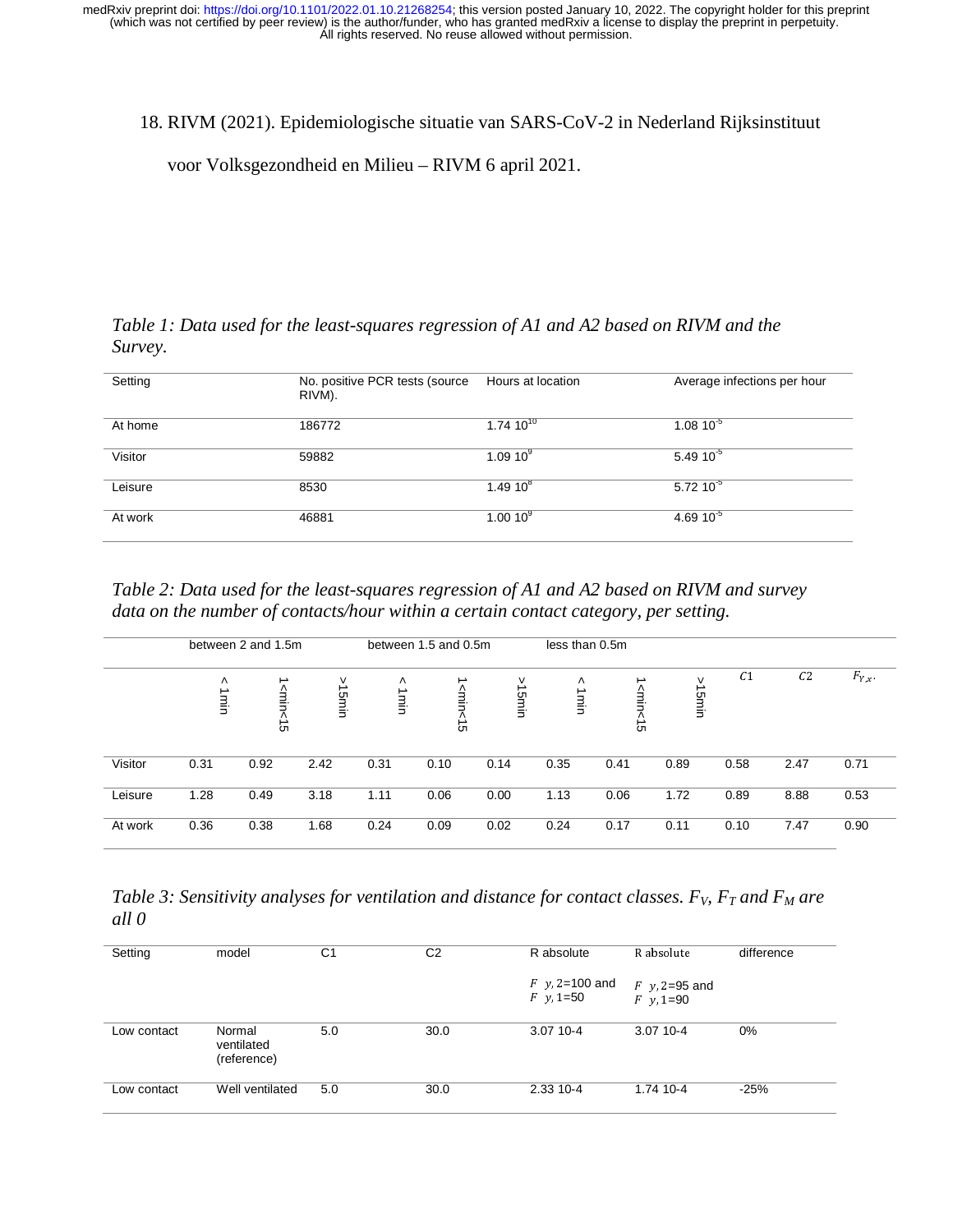| Low contact                 | Outdoor                                | 5.0            | 30.0           | 1.59 10-4  | 1.67 10-4      | 5%         |
|-----------------------------|----------------------------------------|----------------|----------------|------------|----------------|------------|
| High contact                | Normal<br>ventilated<br>(reference)    | 12.5           | 50.0           | 6.45 10-4  | 6.45 10-4      | 0%         |
| High contact                | Well ventilated                        | 12.5           | 50.0           | 5.22 10-4  | 4.23 10-4      | $-19%$     |
| High contact                | Outdoor                                | 12.5           | 50.0           | 3.99 10-4  | 4.11 10-4      | 3%         |
| Setting                     | model                                  | C <sub>1</sub> | C <sub>2</sub> | R absolute | A1, A2 (x1000) | difference |
| Low contact<br>(reference)  | 1.5m for C1,<br>10m for C <sub>2</sub> | 5.0            | 30.0           | 3.07 10-4  | 6.38, 0.98     | 0.0%       |
| Low contact                 | 2.0m for C1,<br>10m for C <sub>2</sub> | 8.9            | 30.0           | 2.21 10-4  | 2.71, 0.67     | $-28.1%$   |
| Low contact                 | 1.5m for C1,<br>8m for C <sub>2</sub>  | 5.0            | 19.2           | 3.07 10-4  | 6.38, 1.54     | 0.0%       |
| High contact<br>(reference) | 1.5m for C1,<br>10m for C2             | 12.5           | 50.0           | 6.45 10-4  | 6.38, 0.98     | 0.0%       |
| High contact                | 2.0m for C1,<br>10m for C <sub>2</sub> | 22.2           | 50.0           | 4.69 10-4  | 2.71, 0.67     | $-27.3%$   |
| High contact                | 1.5m for C1,<br>8m for C2              | 12.5           | 32.0           | 6.45 10-4  | 6.38, 1.54     | 0.0%       |

*Table 4: Comparison model results with realization at test events* 

|                                                                       | Type I         | <b>Type II</b> | <b>Type III</b> | <b>Type IV</b> |
|-----------------------------------------------------------------------|----------------|----------------|-----------------|----------------|
| People at event $(N)$ (without crew) [persons]                        | 815            | 2341           | 1692            | 2960           |
| Average duration $(t)$ of event [hours]                               | 4.4            | 4.3            | 3               | $\overline{7}$ |
| Average prevalence $(P)$ at events                                    | 0.0056         | 0.0061         | 0.0056          | 0.0077         |
| Number of Pretests (incl crew) [persons]                              | 1198           | 3078           | 2033            | 3890           |
| Positive pretest [persons]                                            | 11 (0.9%)      | 18 (0.6%)      | 12 (0.6%)       | 26 (0.7%)      |
| After (5d) tests (incl crew) [persons]                                | 926            | 2603           | 1689            | 3168           |
| Positive after test[persons]                                          | $1(0.1\%)$     | 14 (0.5%)      | $4(0.2\%)$      | 26 (0.8%)      |
| Possible infections at event (realization) [persons]                  | $\mathbf 0$    | $\overline{4}$ | $\mathbf 0$     | 12             |
| Confirmed infections at event (realization) [persons]                 | $\Omega$       | $\Omega$       | $\mathbf 0$     | $\overline{4}$ |
| Expected Infections $(S)$ at event (model) [persons]                  | 0.04           | 0.28           | 0.05            | 0.54           |
| Expected Infections $(S)$ at event without measures (model) [persons] | 0.86           | 5.56           | 1.14            | 10.81          |
| Individual risk $(R$ event) per hour at event                         | $1.12 10^{-5}$ | $2.6210^{-5}$  | $1.00 10^{-5}$  | $2.6110^{-5}$  |
| Maximum individual risk per hour at event                             | $1.410^{5}$    | $1.510^{5}$    | $8.0410^{-6}$   | $1.610^{-5}$   |
| Minimal individual risk per hour at event                             | $8.510^{-6}$   | $4.310^{5}$    | $1.610^{5}$     | $3.610^{-5}$   |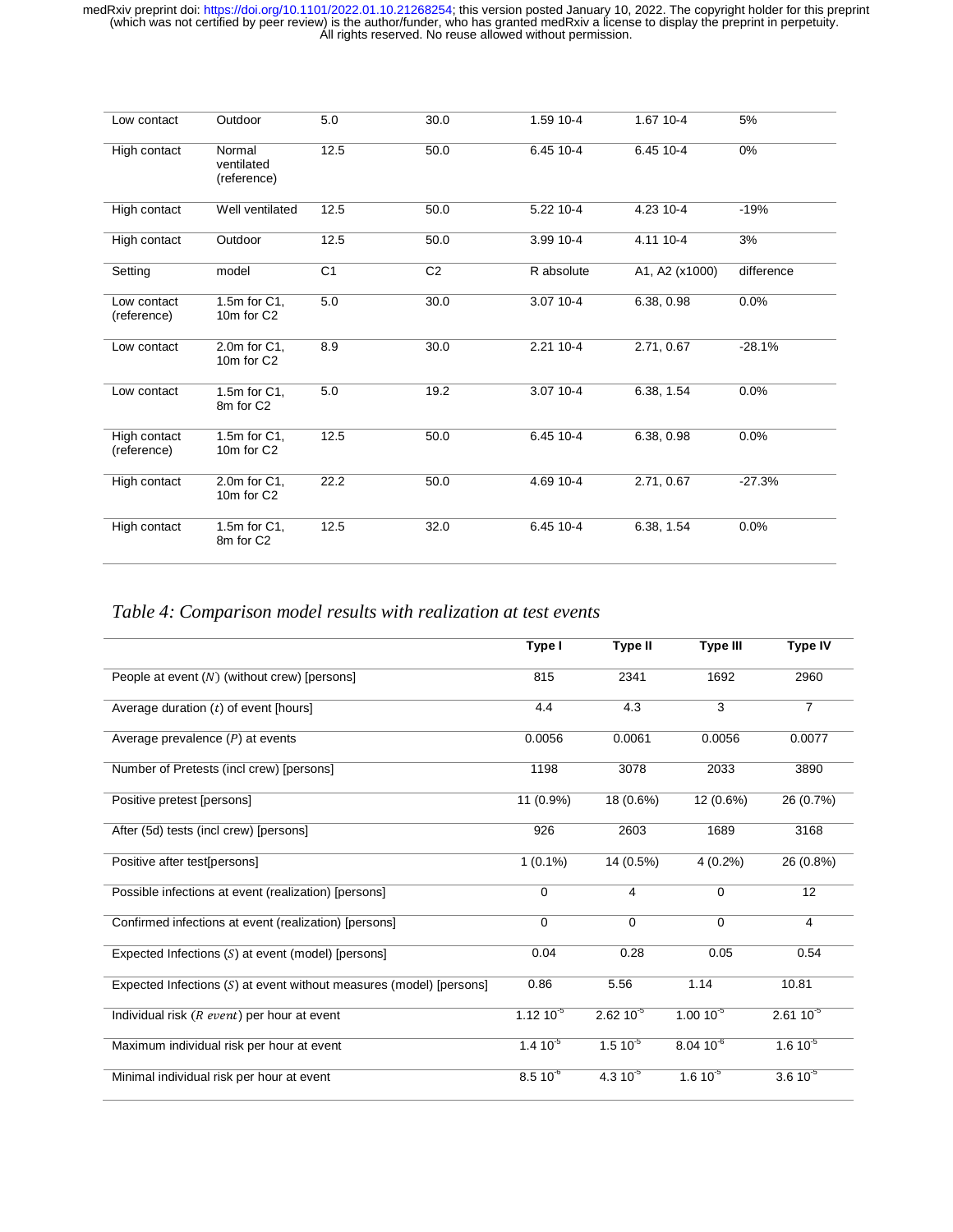| Average individual Risk $(R \text{ home})$ per hour at home              | $1.0610^{3}$   | 1 14 10 <sup>-5</sup> | $1.0610^{5}$   | $1.4510^{5}$ |
|--------------------------------------------------------------------------|----------------|-----------------------|----------------|--------------|
| Average individual Risk $(R \text{ } visitor)$ per hour having a visitor | 4.50 $10^{-5}$ | 4.82 $10^{-5}$        | 4.48 $10^{-5}$ | $6.1310^{5}$ |
| Individual risk per hour $(R$ event) at event without measures           | $1.2510 - 4$   | $5.1010 - 4$          | 2.24 10-4      | $5.22$ 10-4  |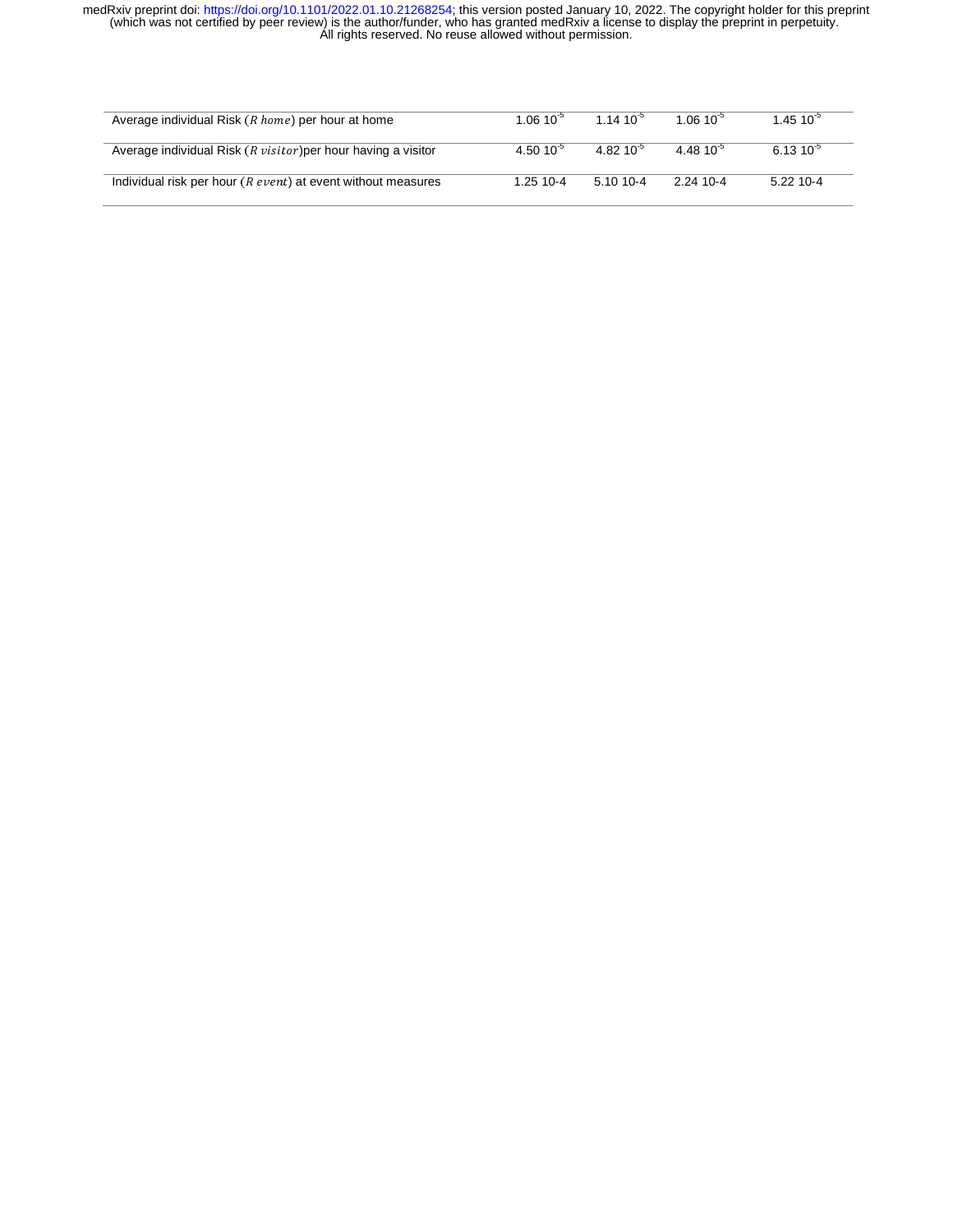

*Figure 1: Number of infections based on internal validation by reproduction of infections at work, visitor at home and leisure.*